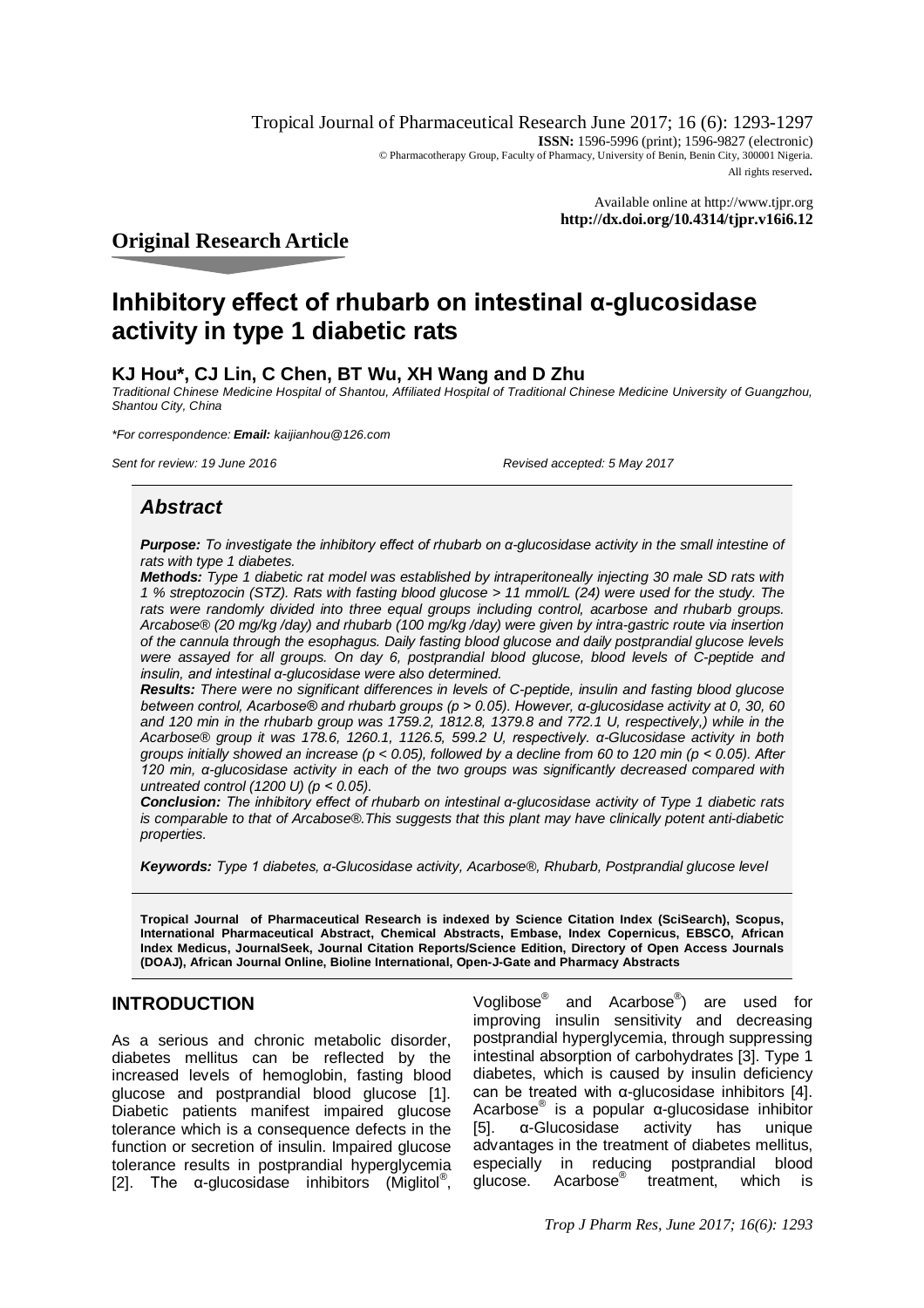recommended by Asia Pacific Diabetes Drug Guide, is the first-line therapy of postprandial blood glucose reduction [6].

However, the use of Acarbose<sup>®</sup> is associated with problems of intolerance. In some patients, it produces intestinal problems, one of which is flatulence [7]. Therefore, the development of novel drugs with high activity and low mammalian toxicity is urgently needed. In this regard, the high and efficacy of herbs-derived drugs have attracted more and more attentions [8]. With the antibacterial, anti-tumor, antimutagenic and purgative activities, dried rhubarb rhizome was widely used in the traditional<br>Chinese medicine. The main bioactive Chinese medicine. The main bioactive constituents of rhubarb are anthraquinone derivatives, which can induce apoptosis, inhibit cellular proliferation and prevent metastasis [9]. However, the anti-diabetic properties of rhubarb have not been well studied [10].

This study was carried out to investigate the effects of rhubarb on intestinal α-glucosidase and other indices (postprandial blood glucose, Cpeptide protein, insulin and fasting blood glucose) in an SD rat model of type 1 diabetes.

# **EXPERIMENTAL**

### **Materials**

Rhubarb (fine powder, Batch no. 110757200206; Xiankangwei Biological Engineering Co., Ltd. China) was preserved at room temperature. Acarbose (H19990205) was a product of Bayer Healthcare Pharmaceutical Company, Beijing. Alpha-glucosidase activity reagent (MAK123) was purchased from Sigma-Aldrich (St. Louis, MO, USA). Streptozoticin (STZ, 1 %) was prepared in 0.1mol/L citric acid buffer, pH 4.3, was and preserved at  $4^{\circ}$ C.

### **Animal model**

Thirty healthy male SD rats (mean weight  $=$ 171.2  $\pm$  8.6 g) were provided by Guangdong Medical Experimental Animal Center (China). The rats were kept in SPF animal house in Guangdong Medical Experimental Animal Center (license number: SYXK (Guangdong 2013-0002). They were housed in numbered cages in a room with a 10h light/14h dark cycle at  $23 \pm 3$  °C and moisture level of 55  $\pm$  15 %. Pellet feed containing 33.9 % starch, and water were provided *ad libitum*. The rats were fasted overnight (12 h) and given intraperitoneal injection of 1 % STZ solution (6 mL/kg body weight). After 7 days, the fasting blood glucose of the rats was measured after 5h fast. Rats with

fasting blood- glucose  $\geq$  11.0 mmol / L were chosen as experimental models. This research was approved by the Animal Ethics Committee of Guangdong Provincial experimental Animal Center (approval ref no. B201504-9). All the animal experiments were performed according to "*Guidelines for Ethical Conduct in the Care and Use of Animals*" [11].

## **Animal experiments**

Twenty-four model rats were randomly divided into control group (given saline), Acarbose group, and rhubarb group. Each group had 8 rats. In the acarbose group, rats were subjected to intragastric administration of 20 mg Acarbose<sup>R</sup> /kg body weight/day. Rats in the rhubarb group received 100 mg rhubab/kg body weight/day, also via the intra-gastric route through insertion of the cannula via the esophagus, the dose were determined according the previous studies [12,13]. In both groups, the dose selection was based on estimated intake for a 60 kg reference man. In the control group, rats received intragastric saline once a day. Treatments for all groups were given at the same time. Rats in all groups were monitored physical changes and general performance. Each rat was weighed every two days, and the weight was recorded. Pelleted feed and clean drinking water were provided *ad libitum* throughout the period of study (7 days).From day one to day six, fasting blood-glucose determined daily after 4h fast, after which feeding was restored. Then postprandial glucose was assayed. Water supply was not disrupted at any stage of the study. On the  $7<sup>th</sup>$  day, fasting and postprandial (30 min, 60 min and 120 min) blood glucose, as well as C peptide insulin and intestinal α-glucosidase activities were determined.

# **Assay of α-glucosidase activity**

The rats were sacrificed under anaethesia, and the intestinal contents were cleared. The mucous membrane lining of the small intestine was carefully scraped onto an ice plate, and added to phosphate buffer, pH 6.8 in a volume ratio of 5:1 (buffer : mucous membrane lining) at 4  $^{\circ}$ C. The mixture was centrifuged (5000 rpm) at 4  $^{\circ}$ C for 20min, and the supernatant was preserved at -20 <sup>o</sup>C prior to use in the assay of  $\alpha$ -glucosidase activity. The enzyme was assayed with Sigma-Aldrich kits (Art. No. MAK123) according to manufacturer's instructions.

### **Assay of C-peptide and insulin**

Serum C peptide and insulin were determined by enzyme-linked immunosorbate assay (ELISA).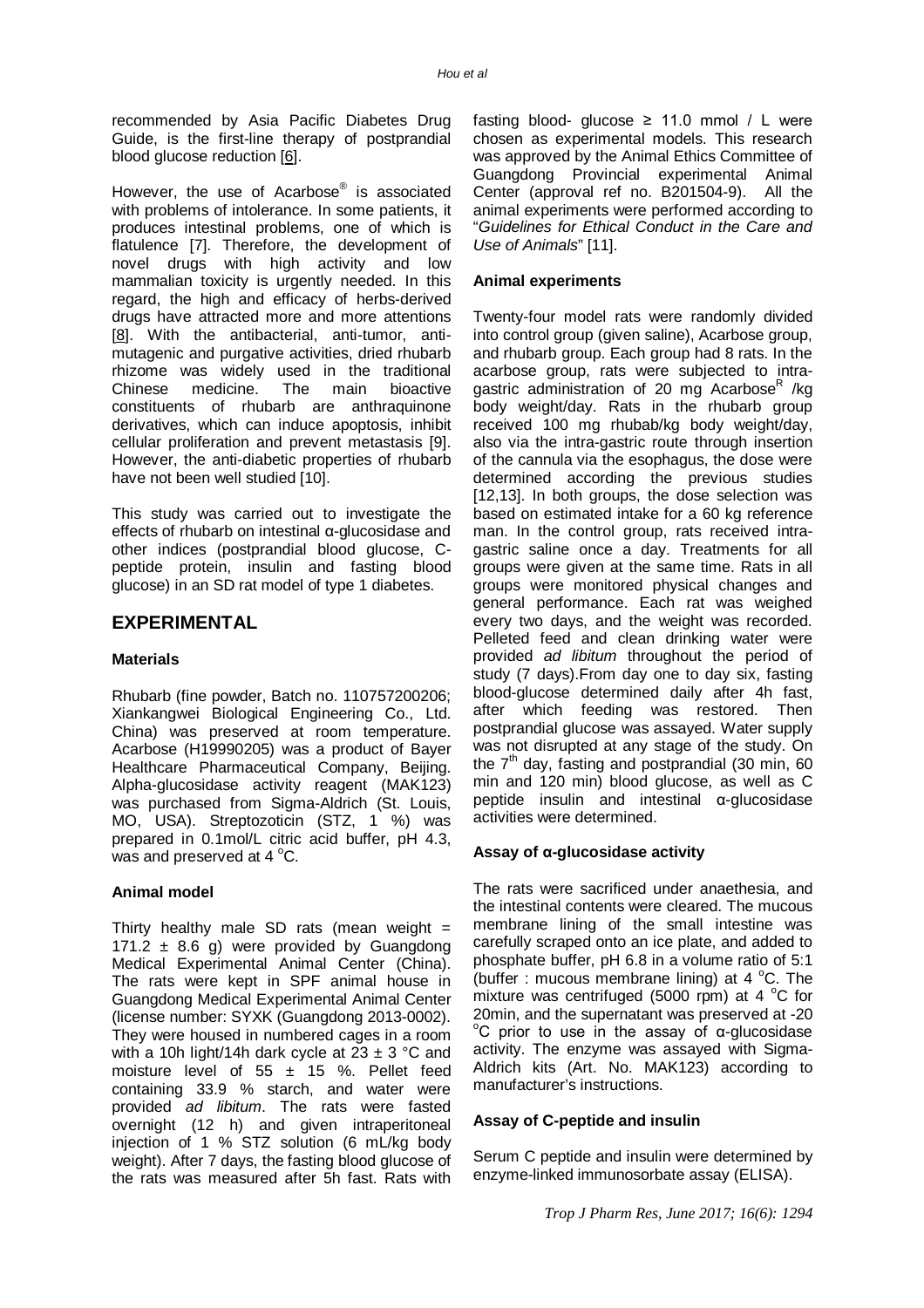#### **Statistical analysis**

Statistical significance was evaluated by one-way ANOVA using SPSS 21 (SPSS Institute, Cary, NC, USA). *P* < 0.05 was set as statistically significant.

## **RESULTS**

There were no significant differences in fasting blood glucose, C-peptide and insulin between groups (*p* > 0.05) (Figure 1, Figure 2 and Figure 3). In addition, no significant difference was found in postprandial glucose levels between the groups at 120 min after feeding from days 1 to 7 (*p* > 0.05, Figure 3B).



**Figure 1:** Insulin levels of the three groups. *Key:* Control, ■ Acarbose, ▲ Rhubarb



**Figure 2:** C-Peptide levels in the three groups. *Key:*  $O$  Control, Acarbose, A Rhubarb

In addition, there were no significant differences in postprandial glucose 120 min after feeding from day 1 to day 6  $(p > 0.05)$  (Figure 3B). However, intestinal α--glucosidase activity results at 0, 30, 60 and 120 min in the rhubarb group (1759.2, 1812.8, 1379.8 and 772.1 U, respectively) and acarbose (1759.2, 1260.1, 1126.5 and 599.2 U, respectively) groups showed initial increase from time zero to 30 min, followed by significant decline from 60 min to 120 min (*p* ˂ 0.05). After 120 min, α-glucosidase activity in each of the two groups was significantly lower than control value (1200 U) (*p*  $< 0.05$ ).



**Figure 4:** Intestinal α-glucosidase activities in the three groups. **Key:**  $\Box$  Control,  $\Box$  Acarbose,  $\triangleq$ Rhubarb



**Figure 3: A** = Comparison of daily fasting blood glucose levels among the three groups  $\cdot$  B = Comparison of postprandial blood glucose levels of the four groups 120 minutes after meals from Day 1 to Day 6. **Key: □** Control, **■** Acarbose, ▲ Rhubarb

# **DISCUSSION**

Prior to the administration of rhubarb and Arcabose, fasting blood glucose levels of rats in three groups were all  $\geq$  11.0mmol/L, and their insulin or C-peptide levels were not related to feeding. Most of the rats had damaged islet cells and hypoinsulinism. These data indicate that type 1 diabetes model was successfully established in the rats.

Treatment with rhubarb and Acarbose brought about significant reduction in the activity of

*Trop J Pharm Res, June 2017; 16(6): 1295*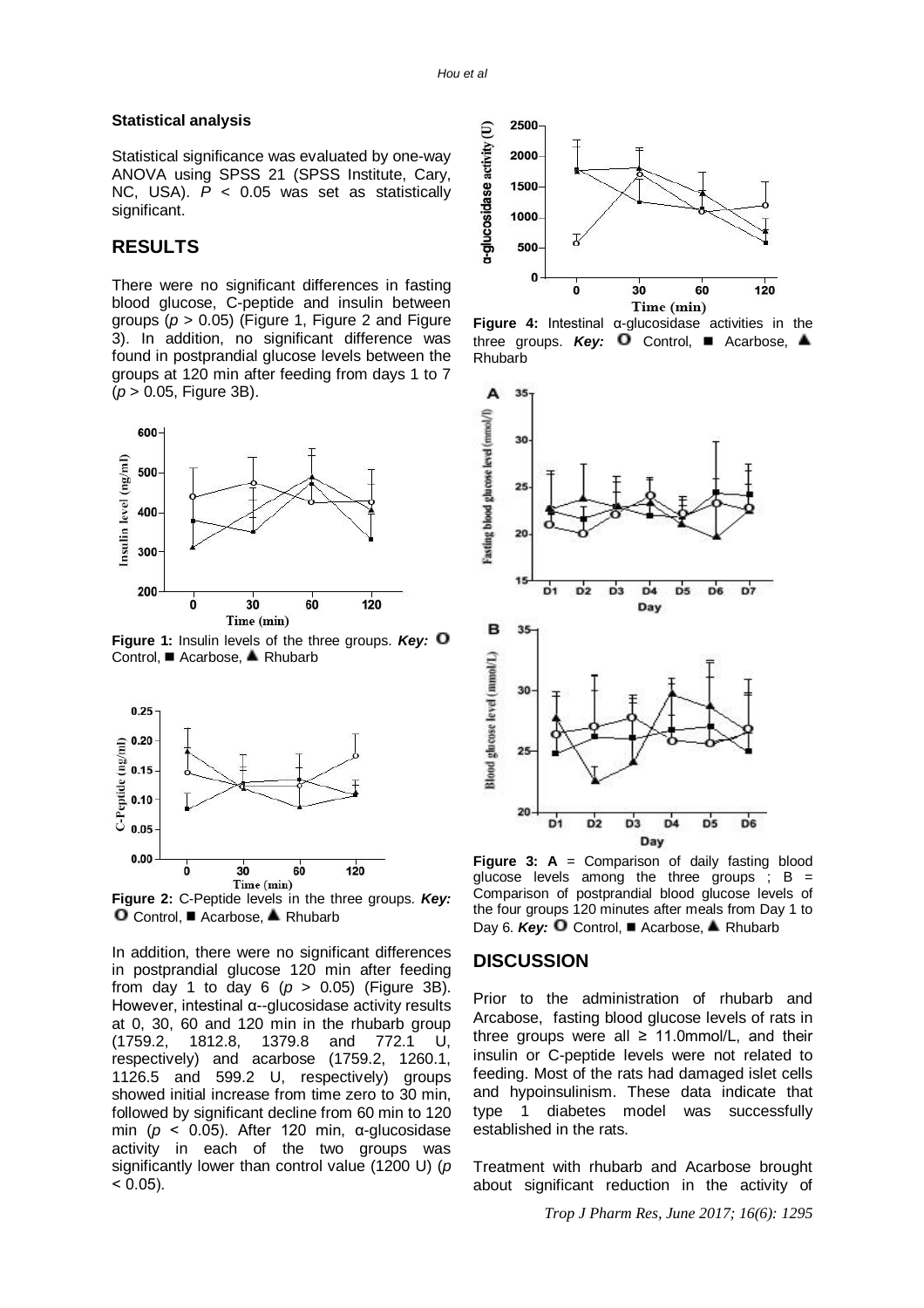postprandial intestinal α-glucosidase. It is interesting to note that there was no significant difference in α-glucosidase activity between the rhubarb and Acarbose groups. This implies that rhubarb has the same level of efficacy as Acarbose. Thus rhubarb could be developed into a new type of hypoglycemic agent with similar αglucosidase inhibitory activity. This will have the advantage of overcoming the gastrointestinal discomfort usually associated with use of Acarbose<sup>R</sup> [4].

The inhibitory effect of rhubarb may be due to anthroquiones, which are its major phytochemical components. Strangely, the activity of α-glucosidase of rats in these two groups was abnormally higher than those of rats in the control group. Further studies are needed to verify whether this phenomenon was due to rebound effect or not.

Pipataline, sesamin, and pellitorine, which inhibit the activity ofα-glucosidase, have been applied in the prevention and treatment of diabetes [15]. Many plants in traditional Chinese medicine can significantly inhibit α-glucosidase. MCQ *et al* have carried out a prospective study on the treatment of type 2 diabetes with natural chemical compounds extracted from plants instead synthetic α-glucosidase activity inhibitors [16]. Studies have shown that the anthroquinones in rhubarb inhibit α-glucosidase activity in competitively [16,17]. The results obtained in this study further confirm that rhubarb possesses α-glucosidase inhibitory activity.

Some studies have shown that the changes in the composition of intestinal microflora may be the primary cause of α-glucosidase activity inhibition. For example, Streptomyces bacteria [18] and fermented black bean [19] have been reported as inhibitors of α-glucosidase activity. Thus it is not unlikely that the inhibition brought about by rhubarb might be linked, partially at least, to changes in composition of intestinal flora.

# **CONCLUSION**

The inhibitory effect of rhubarb extract on intestinal α-glucosidase, which was comparable to that of acarbose, confirms the anti-diabetic potential of rhubarb. This finding is significant in the light of efforts to find replacement drugs with similar efficacy but less toxicity than Acarbose in the treatment of type 1 diabetes.

# **DECLARATIONS**

### *Acknowledgement*

The authors thank Key Scientific Projects of Shantou City for financial support (no. C201400126) and Laboratory Animal Center of Guangzhou Province for technical support.

# *Conflict of Interest*

No conflict of interest associated with this work.

# *Contribution of Authors*

The authors declare that this work was done by the authors named in this article and all liabilities pertaining to claims relating to the content of this article will be borne by them.

### *Open Access*

This is an Open Access article that uses a funding model which does not charge readers or their institutions for access and distributed under the terms of the Creative Commons Attribution License (<http://creativecommons.org/licenses/by/> 4.0) and the Budapest Open Access Initiative [\(http://www.budapestopenaccessinitiative.org/rea](http://www.budapestopenaccessinitiative.org/rea) d), which permit unrestricted use, distribution, and reproduction in any medium, provided the original work is properly credited.

# **REFERENCES**

- *1. Frontoni S, Di Bartolo P, Avogaro A, Bosi E, Paolisso G, Ceriello A. Glucose variability: An emerging target for the treatment of diabetes mellitus. Diabetes Res Clin Pract 2013; 102(2): 86-95.*
- *2. Huang PL, Diabetes Mellitus and the Metabolic Syndrome, in MGH Cardiology Board Review. 2014, Springer. 120-132.*
- *3. Min SW, Han JS. Polyopes lancifolia extract, a potent αglucosidase inhibitor, alleviates postprandial hyperglycemia in diabetic mice. Prev Nutr Food Sci2014; 19(1): 5-9.*
- *4. Yilmazer-Musa M, Griffith AM, Michels AJ, Schneider E, Frei B. Grape seed and tea extracts and catechin 3 gallates are potent inhibitors of α-amylase and αglucosidase activity. JAgric Food Chem 2012; 60(36): 8924-8929.*
- *5. Safavi M, Foroumadi A, Abdollahi M. The importance of synthetic drugs for type 2 diabetes drug discovery. Expert Opin Drug Discov 2013; 8(11): 1339-1363.*
- *6. Madsbad S. Impact of postprandial glucose control on diabetes-related complications: How is the evidence evolving? J Diabetes Complications 2015; 30(2):374- 385.*

*Trop J Pharm Res, June 2017; 16(6): 1296*